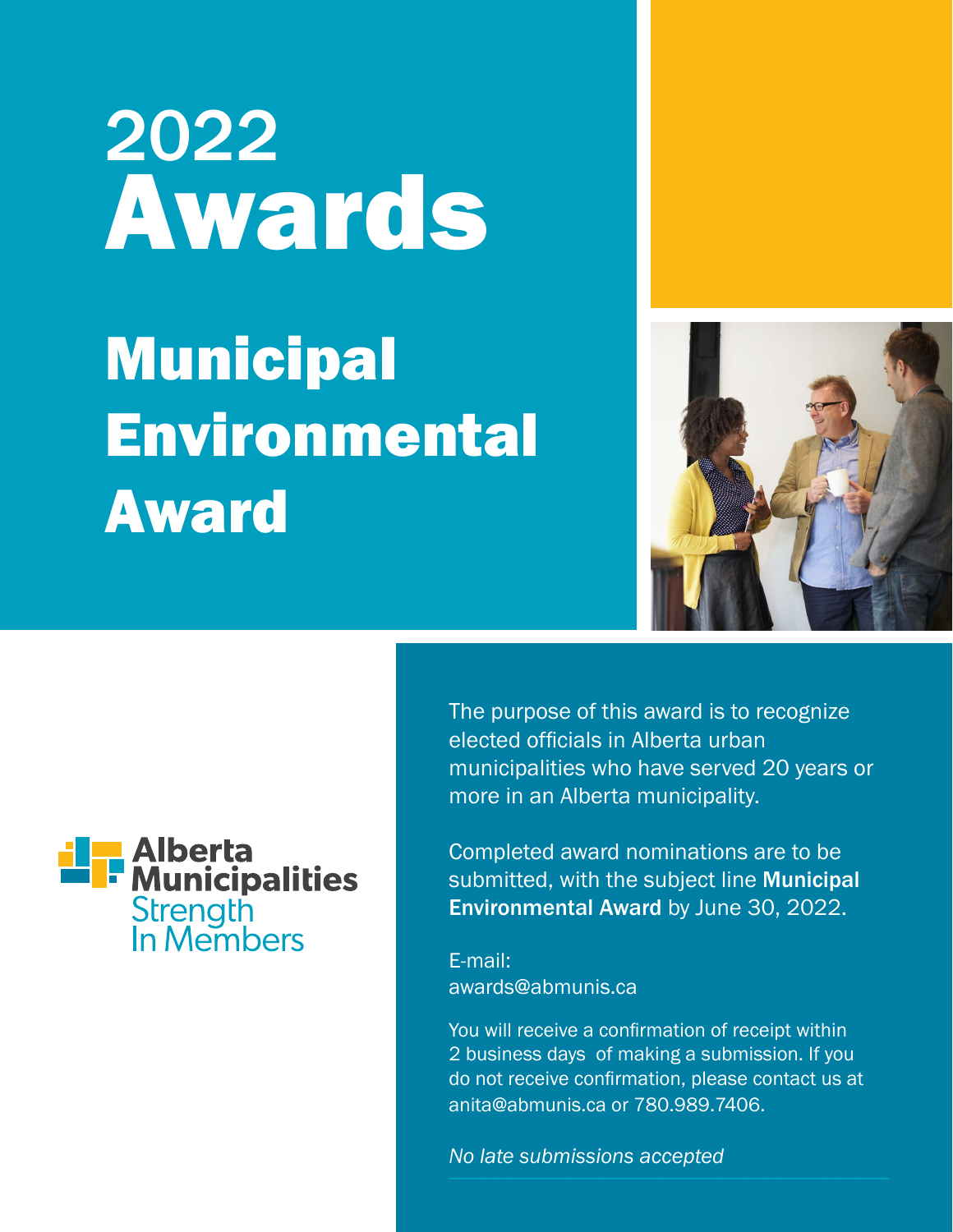# Municipal Environmental Award

This award recognizes Alberta municipalities that have demonstrated excellence in environmental practices in their municipal operations, administration, and governance.

The Municipal Environmental Award is presented each year to:

- a Regular Member of Alberta Municipalities with a population of 2,500 or less;
- a Regular Member of Alberta Municipalities with a population of 2,500 to 10,000; and
- a Regular Member of Alberta Municipalities with a population of 10,000 and or more.

#### **Eligibility**

To be considered for a Municipal Environmental Award, an Alberta municipality will demonstrate that its initiatives have:

Leveraged best practices, innovation, and advanced technologies in the areas of:

• waste management, climate change mitigation and adaptation, energy efficiency and conservation, water and wastewater, urban wildlife management, brownfield management and redevelopment; or other environmental areas.

Demonstrated:

- Environmental impact and benefits
- Fostering behavioural changes
- Originality and innovation
- Community stakeholder involvement
- Transferability and scalability
- Social or economic impact or benefit

Aligned with:

- Municipality's environmental plan and have been integrated into the municipality's day-to-day operations and decision-making structures.
- Municipality's strategy to monitor, review and update its environmental plan.

| <b>Nominating process</b> | A Council, an Alberta Municipalities Standing Committee, or the Alberta<br>Municipalities Board may nominate a member for the award by submitting a<br>completed nomination form. Councils can self-nominate their municipality. |
|---------------------------|----------------------------------------------------------------------------------------------------------------------------------------------------------------------------------------------------------------------------------|
| <b>Type of award</b>      | The award will be a certificate, plaque or other form of suitable recognition.                                                                                                                                                   |
| <b>Time of award</b>      | The awards will be presented during the fall of 2022.                                                                                                                                                                            |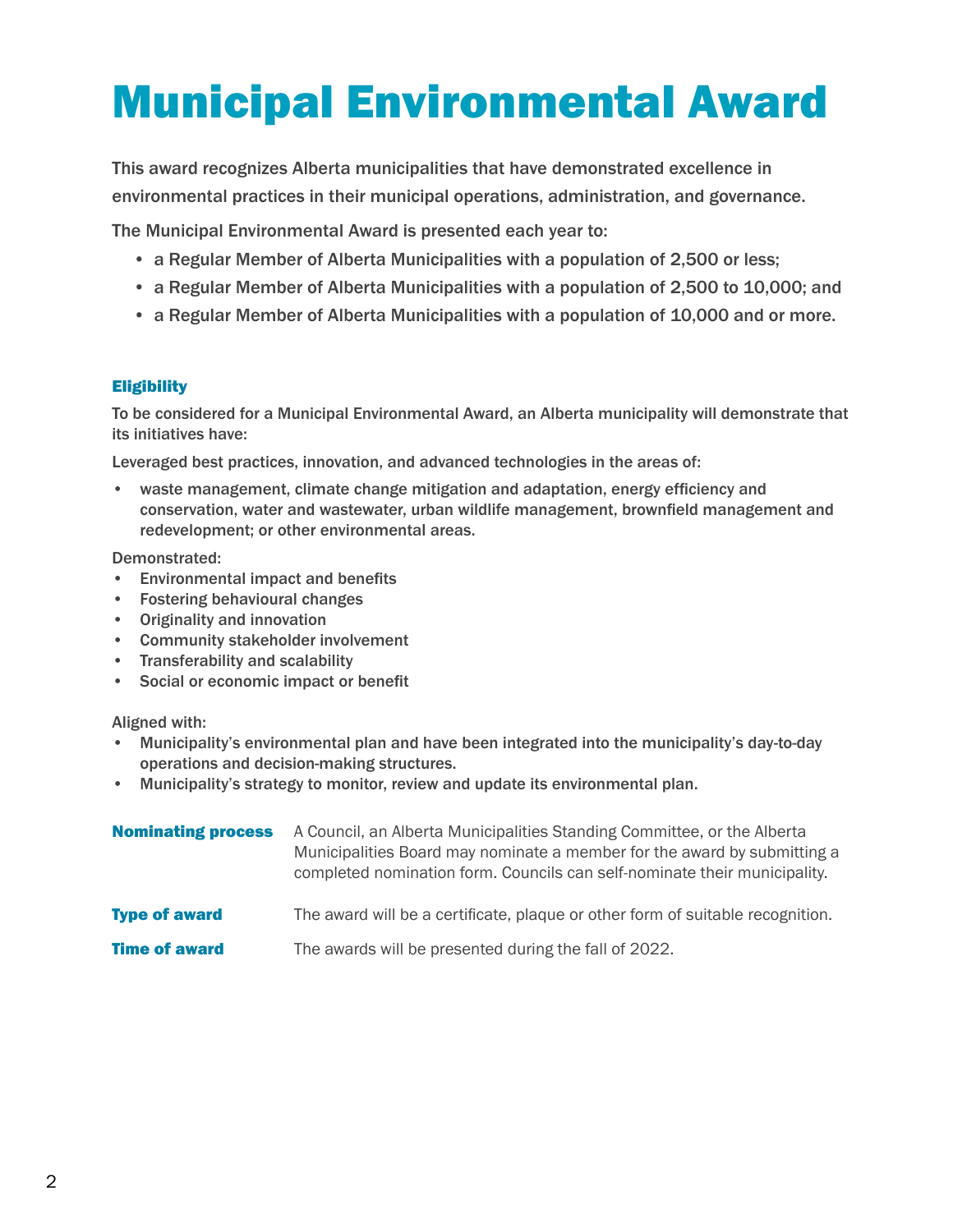### Municipal Environmental Award Nomination

#### Components to the Municipal Environmental Award Nomination:

We accept nomination forms via email or One Drive. One Drive allows applicants to share high-definition JPG and videos. To submit via One Drive, you must contact awards@abmunis.ca to set up your access.

- 1. Review and complete the nomination form below.
- 2. Download and complete the [Municipal Environmental Award Questionnaire](https://www.abmunis.ca/system/files/2022-05/2022_Municipal%20Environmental%20Award%20Questionnaire.docx). Save the completed document as a Word or PDF file.
- 3. Collect 4 6 digital photos (high resolution; JPG format) that showcase the nominee and submit them.
- 4. Once all three components have been completed, email them to awards@abmunis.ca.

#### Nomination form:

Complete the nomination form below, save as a PDF and attach to your emailed submission.

|           | Applicant or Nominator Contact Information:                         |  |
|-----------|---------------------------------------------------------------------|--|
|           |                                                                     |  |
| Position: |                                                                     |  |
| Address:  |                                                                     |  |
|           |                                                                     |  |
| Email:    |                                                                     |  |
|           | I confirm that this nomination has been approved by the council of: |  |
|           |                                                                     |  |
|           |                                                                     |  |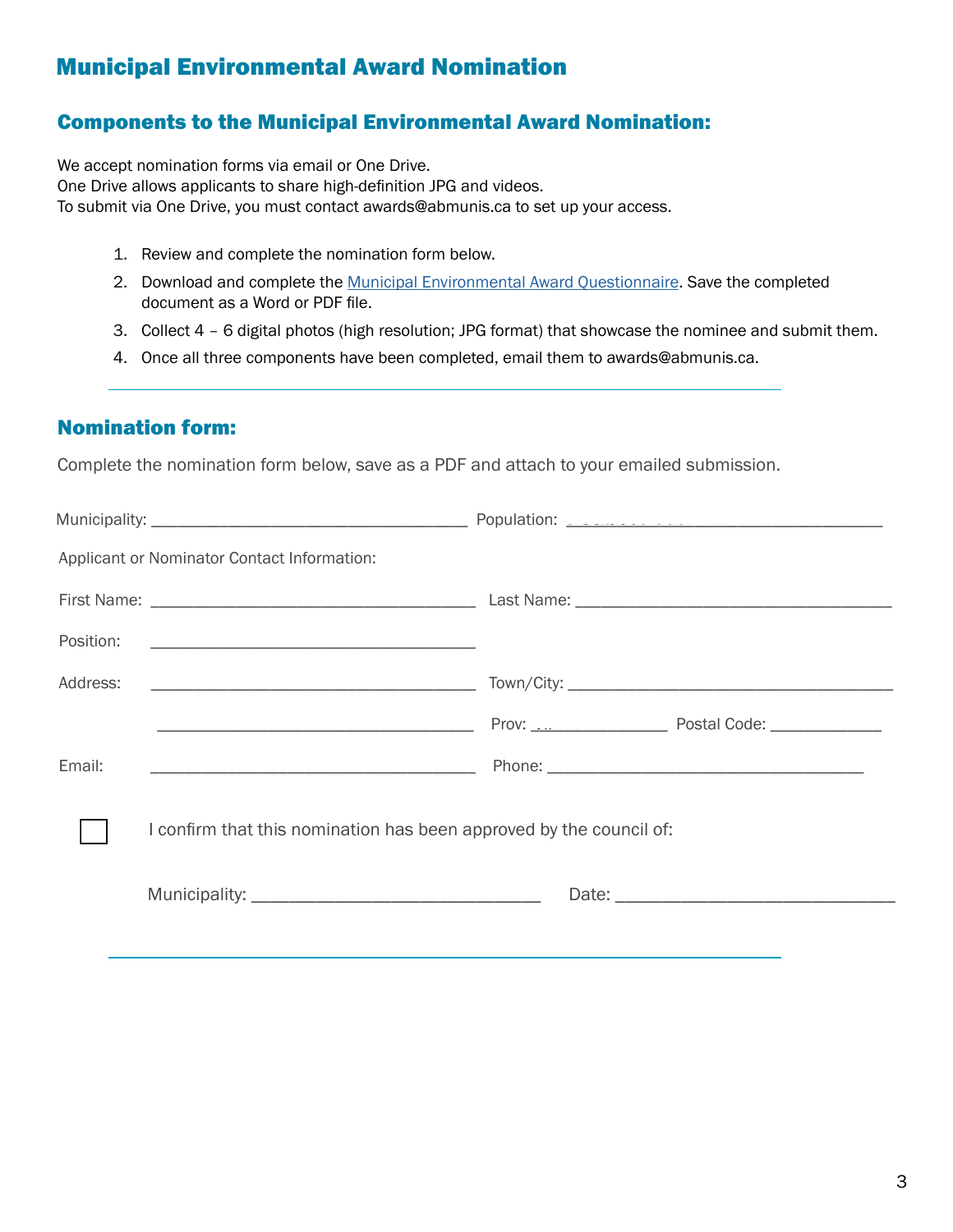#### Questions:

Answer the following questions, submit as a separate file (pdf or word doc) and attach to your emailed submission. URL links to further information can be included in your answers.

| Question                                                                                                                                                                                                                                   |   | Weighting<br>Points | Maximum<br>Points |
|--------------------------------------------------------------------------------------------------------------------------------------------------------------------------------------------------------------------------------------------|---|---------------------|-------------------|
| Describe how your initiative has resulted in tangible benefits to the local<br>environment. In your answer, please be sure to include a description of:<br>Who was involved?<br>Any challenges that were faced and how they were overcome. | 5 | 4                   | 20                |
| Describe the positive behavioural changes in the municipality because of<br>your initiative. In your answer, please be sure to include a description of:<br>Indicators of success (can be qualitative or quantitative).                    |   | 4                   | 20                |
| Describe the unique and innovative techniques that were utilized, ad-<br>opted, demonstrated, or applied.                                                                                                                                  |   | 3                   | 15                |
| How has your municipality cooperated and collaborated with community<br>stakeholders, neighbouring municipalities, indigenous groups, public and<br>private partner organizations?                                                         |   | 3                   | 15                |
| and<br>How have municipal staff, residents, organizations helped municipalities<br>achieve this environmental initiative?                                                                                                                  |   |                     |                   |
| Describe how this environmental initiative could potentially be used on a<br>broader scale by others.                                                                                                                                      |   | $\overline{2}$      | 15                |
| What has been the other benefit (social and economic impact, etc.) to<br>the community and possibly the region?                                                                                                                            | 5 | $\overline{2}$      | 10                |
| How does the initiative align with your municipality's environmental or<br>sustainability plan?<br>and                                                                                                                                     | 5 | $\overline{2}$      | 5                 |
| How has it been integrated into the municipality's day-to-day operations<br>and decision-making structures?                                                                                                                                |   |                     |                   |

Points shall be awarded on a scoring scale of 0 to 5. Partial scores or scores used that are not defined below will not be used.

| 5 | Applicant's answer fully exceeds expectations, clearly answer the question.                                                        |
|---|------------------------------------------------------------------------------------------------------------------------------------|
| 4 | Applicant's answer somewhat exceeds expectations.                                                                                  |
| 3 | Applicant's answer fully meets expectations, no weakness, or deficiencies.                                                         |
| 2 | Applicant's answer partially meets expectations; minor weakness or deficiencies.                                                   |
|   | Applicant's answer does not meet expectations or demonstrate an understanding of the<br>question, major weakness, or deficiencies. |
|   | Lack of response, or a complete misunderstanding of the requirements.                                                              |